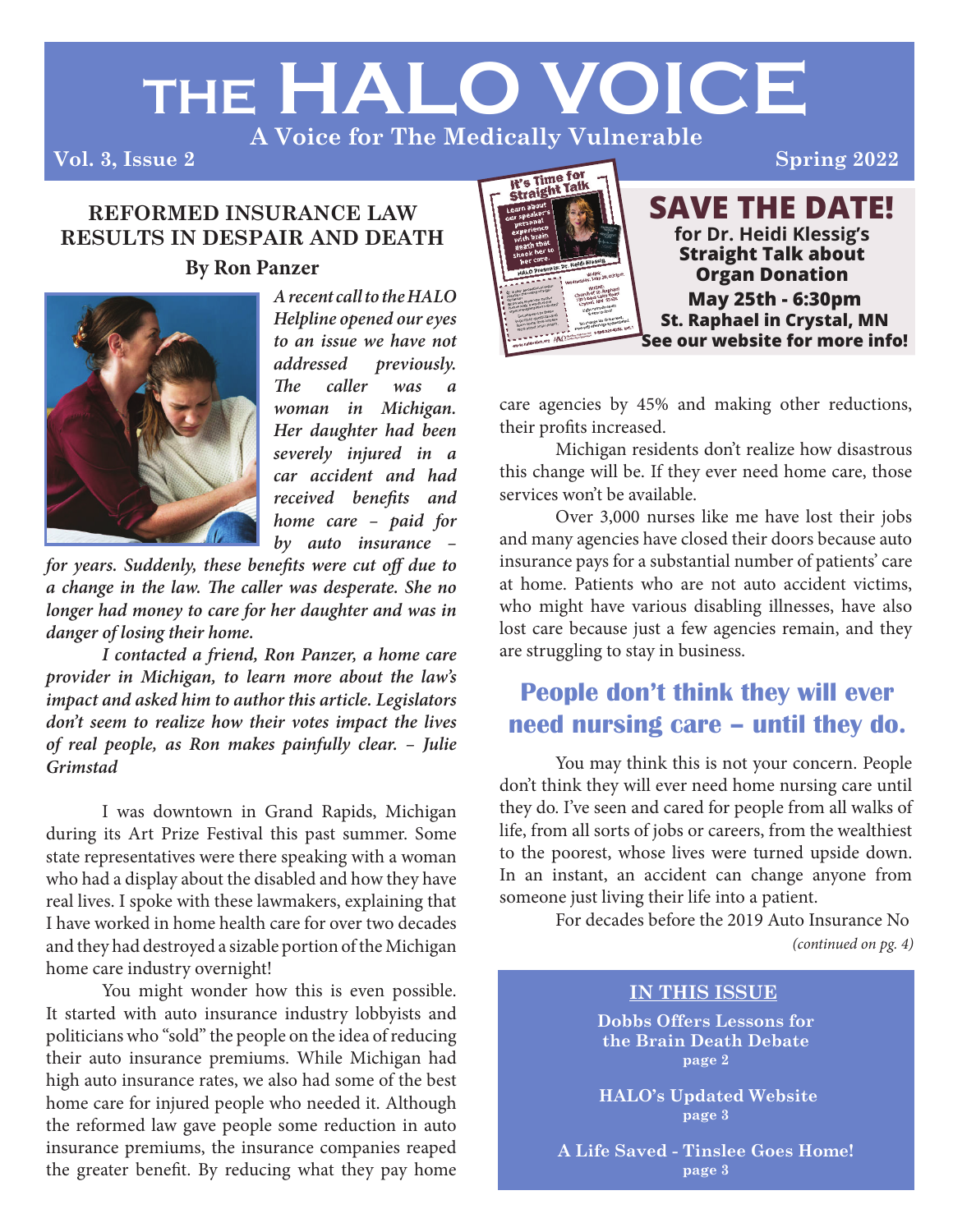## **DOBBS OFFERS LESSONS FOR THE BRAIN DEATH DEBATE**

#### **By Dr. Joseph M. Eble**

#### **Did You Know? An estimated 42 people are declared brain dead throughout the U.S. every day.\***

**\*Jonah McKeown, "What Every Catholic Should Know About Brain Death", National Catholic Register, April 22, 2021**

**COMMENTARY**: Medical knowledge advances and our laws must change accordingly.

The Supreme Court case Dobbs v. Jackson Women's Health Organization will determine whether the 1973 Court decision Roe v. Wade, which allows for unrestricted abortion, will remain standing.

Roe is being reassessed, in part, because advances in medical technology have made the age of viability younger and allowed more detailed visualization of unborn life in the womb. The issue of abortion is not, however, the only issue pertaining to life and death which merits reassessment.

Last month, during oral argument for Dobbs, U.S. Supreme Court Justice Sonia Sotomayor called attention to the issue of brain death. Beginning with the premise that brain death is valid, she sought to undermine the claim that a fetus is worthy of protection under the law. This raises the question: Is, in fact, a declaration of brain death valid?

The concept of brain death was introduced in 1968 by an influential Harvard Medical School committee, which defined "irreversible coma as a new criterion for death," disregarding the fact that to be in a coma is not to be dead but alive.

In 1981 an authoritative federal bioethics commission approved the Uniform Determination of Death Act (UDDA) to serve as model legislation for state lawmakers. The UDDA says that a person can be legally declared dead in one of two ways: either the traditional way, in which circulation and respiration stop followed by cessation of all signs of life, or a new way called "brain death." All 50 states have adopted the UDDA, albeit with slight variations.

In contrast to laws pertaining to the beginning of life, laws pertaining to the end of life were passed without fanfare — in fact, few people today know that the definition of death changed 54 years ago.

Since brain death was introduced, compelling evidence has been compiled that the notion of brain death does not correspond to medical reality. In other

words, a brain-dead patient is not, in fact, dead.

Recently a pig kidney was attached to a braindead patient and "functioned normally." *The New York Times* hailed this achievement with an article titled, "In a first, Surgeons Attached a Pig Kidney to a Human, and It Worked." This action raises serious bioethical questions about the morality of using brain-dead patients to test organ transplants from animals. However, the more fundamental question remains: If a brain-dead patient were truly dead, how could a transplanted kidney function normally? In other words, if a brain-dead patient were actually a corpse, a more appropriate title for the article would be, "In a First, Surgeons Attached a Pig Kidney to a Dead Body, and It Worked." That would have been a true medical miracle!

Moreover, there is a growing number of cases which demonstrate we cannot accurately diagnose brain death in the first place. The case of Jahi McMath, who was declared brain dead in 2013 at the age of 13, received substantial media attention. After being assigned a death certificate by the state of California in December 2013 following a declaration of brain death, Jahi lived another four and a half years before "dying again" in New Jersey. Medical evidence is conclusive that Jahi was never actually brain dead.

Earlier this year, a group of 107 experts on the issue of brain death signed a joint Statement published in The Journal of Medicine and Philosophy. The modest proposal was made that persons deserve a right to informed consent with regard to a declaration of brain death and that conscience protection safeguards should be in place for those who do not accept brain death criteria.

Medicine is not a static science. Our laws should reflect the most current medical knowledge. Just as society is rightly reassessing abortion in this light, so also should we reassess the validity of a declaration of brain death.

This editorial piece was originally published in the *National Catholic Register*, January 13, 2022.

**About the author: Josep***h M. Eble, MD, is the president of the Tulsa Guild of the Catholic Medical Association and a managing partner of Fidelis Radiology. Subjects about which he is passionate include brain death, adoption and building bridges between persons of different ethnicity. Dr. Eble's publications include "Brain Death: What Catholics Should Know", co-authored with Dr. Doyen Nguyen. He may be reached at eblej@yahoo.com.*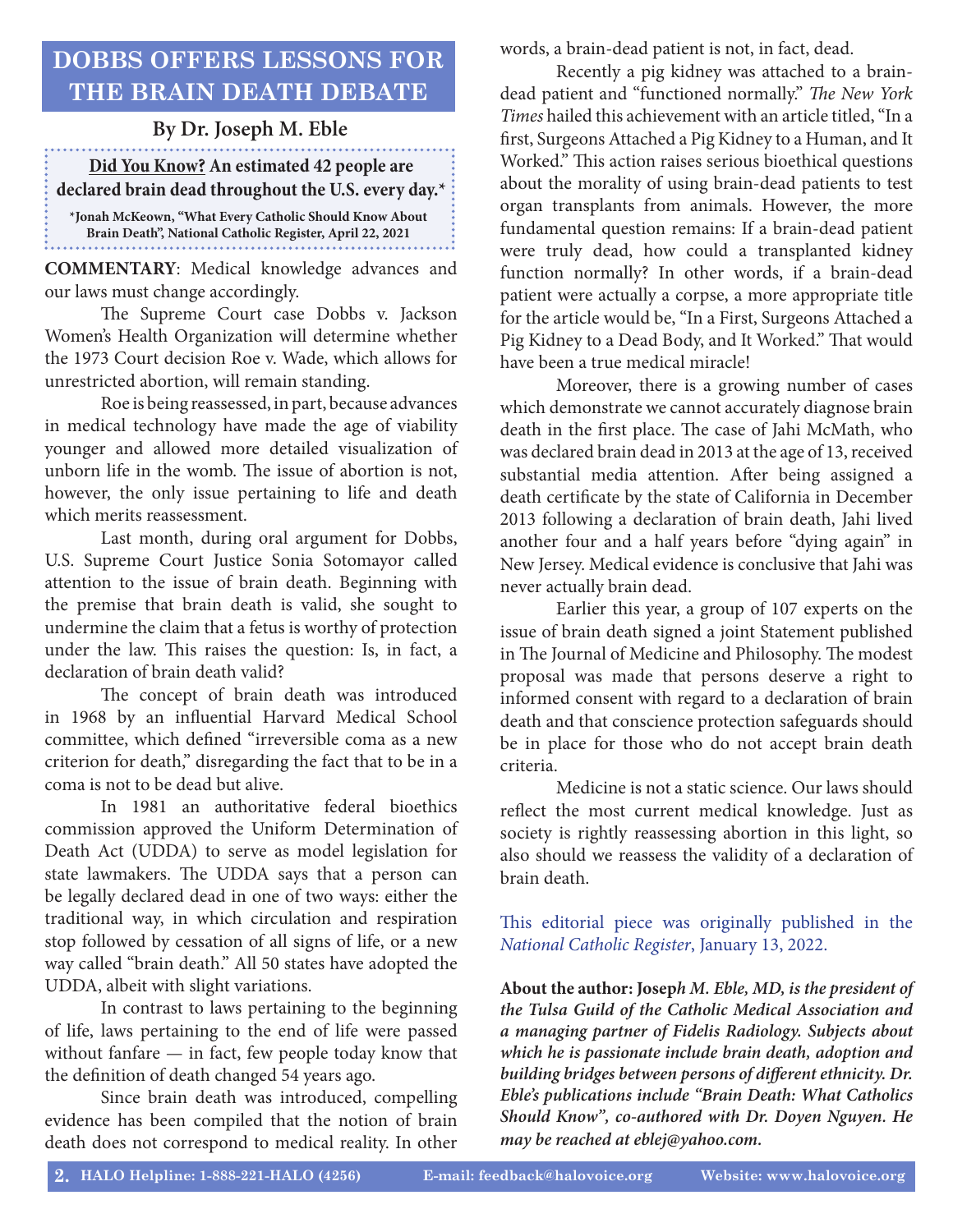

Have you visited HALO's website lately? If so, you will notice that the site has a new look and feel while also providing easier navigation. On the landing page, we have prominently displayed the HALO Helpline number (1-888-221-4256), made it easy for you to search by state to see which advance directive is recommended for residents of your state, and included an option to sign up for weekly e-Alerts and quarterly print newsletters.

If you scroll down the landing page, you will see that we organized our content into four key pillars:

- **Education & Resources**
- **Life-affirming Healthcare**
- **Patient Advocacy**
- **Healthcare Issues**

Across the top of the home page, we have also addressed most commonly asked questions.

- **Where can I access HALO's • newsletters? Note, with a couple of easy clicks, you can access current and past versions of our print newsletters and e-Alerts!**
- **What resources does HALO have? • Check out our Resource category and you can access PDFs of all our print resources!**
- **What options are available for • donating to HALO? Whether you want to give a one-time donation, sign up as a recurring donor, or are interested in legacy giving, we have you covered!**
- **How did HALO come about? Find • the answer and more by visiting the About Us page.**

HALO's beautiful and easy to navigate website was designed by Avé Fagan. She is a stayat-home mom who has a passion for designing websites for prolife organizations. Do you need help refreshing your website or designing a new one? If so, contact Avé at **amfagan92@gmail.com or 651.366.1887**



### **A LIFE SAVED TINSLEE LEWIS GOES HOME!**

"Baby Tinslee's" fight for life started in November 2019 when a Texas hospital moved to end her life against her mother's wishes under the deadly Texas 10-Day Rule (see below). A court battle was waged with Tinslee's mother on one side and Cook

Children's Medical Center in Fort Worth on the other. Amid this fierce battle for Tinslee's life, HALO, along with other prolife organizations and individuals, was a signatory to an amicus brief that was submitted to the Supreme Court of Texas (SCOTX) on behalf of Tinslee and her family. SCOTX delivered a huge win by ruling to keep Tinslee on life support against the hospital's appeal to remove it.

HALO is proud to have fought for Tinsley's life. Today, Tinslee Lewis is a thriving, happy three-year-old who has been released from the hospital and is now living at home!

In the article, "Tinslee Lewis Beats the 10-Day Rule" posted on their website, Texas Right to Life notes, "Tinslee's success story shows that, in the absence of an anti-life countdown, families and hospitals can work together for the benefit of the patient. Yet, despite triumphs like Tinslee's, the 10-Day Rule is STILL LAW in Texas and is still destroying lives."

Please join HALO and Texas Right to Life in praying that the Texas 10-Day Rule is abolished!

#### **TEXAS 10-DAY RULE**

 **The 10-Day Rule is a part of the Texas Advance Directives Act (§166.046). Basically, this "rule" allows a hospital ethics committee to decide to remove lifesustaining treatment from a patient against the patient's or family's wishes. The patient or patient's decision maker (usually family) is generally illequipped to defend their position. The committee follows with a written notice of its decision that lifesustaining treatment is "inappropriate." Receipt of this notice marks the start of a ten-day countdown. "The physician and the health care facility," states the law, "are not obligated to provide life-sustaining treatment after the 10th day after the written decision." Finding another facility that will honor the patient's/family's treatment wishes and transferring the patient—at the expense of the patient and/or family—are monumental tasks which often prove impossible within the ten-day window.**